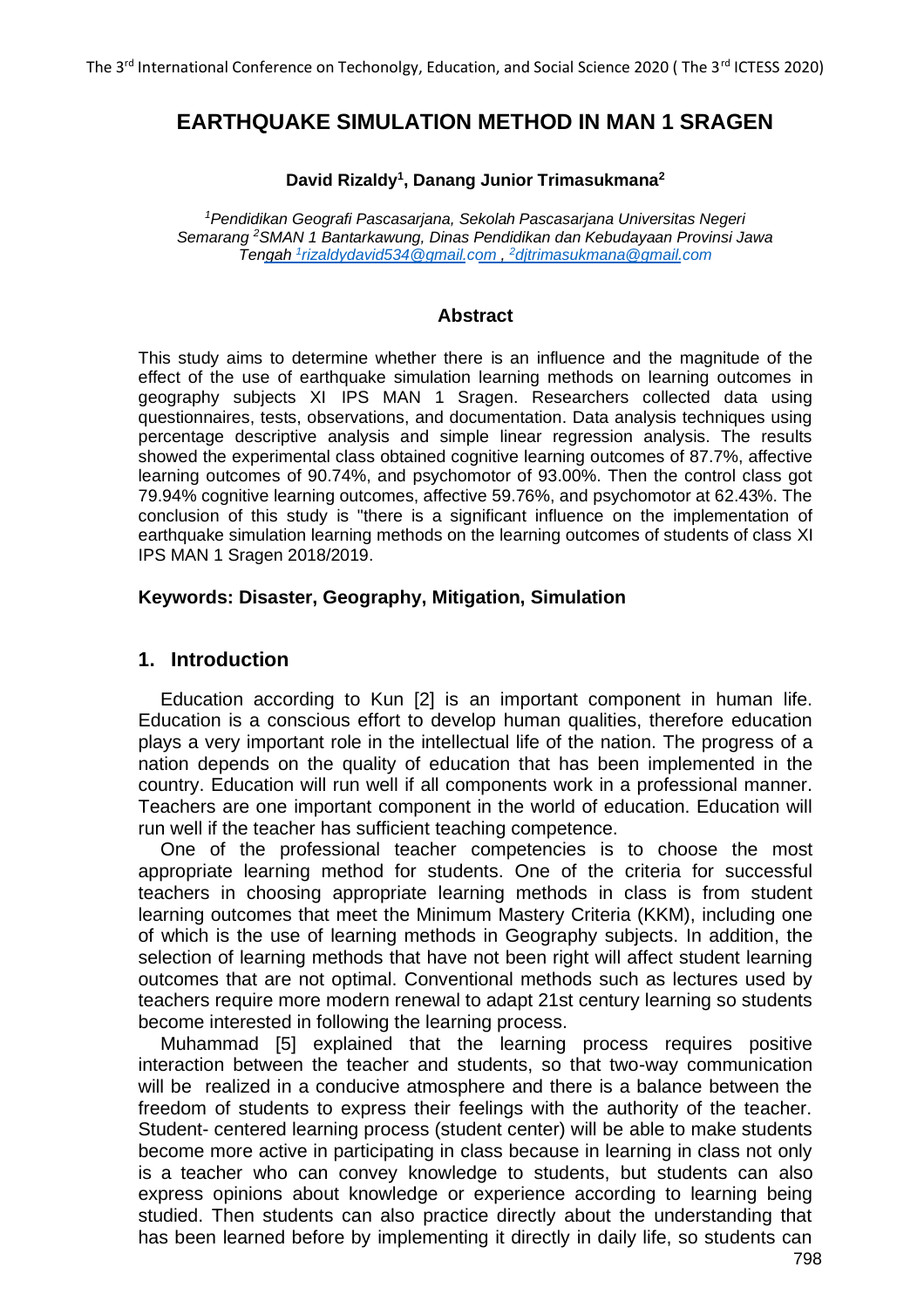learn cognitively, affective and psychomotor. The problem in learning Geography subject matter is knowledge that is still considered difficult to understand because it only studies theory without implementing it, so that it causes students to be confused in learning Geography subjects because they have not been able to harmonize knowledge in theory through direct simulation. The main material that requires simulation is natural disaster mitigation and adaptation.

# **2. Literature Review**

## **2.1. Disaster Perspective**

This is based on the background of Indonesia's territory from a disaster perspective. Indonesia is a country prone to natural disasters. According to Law Number 24 of 2007, natural disasters are disasters caused by events or a series of events caused by nature including earthquakes, tsunamis, volcanic eruptions, floods, droughts, hurricanes, and landslides. This is due to the geological territory of Indonesia which is traversed by three world tectonic plates namely the Australian plate, the Pacific plate, and the Eurasian plate (BNPB, 2018). One of the natural disasters that occurred in Indonesia was an earthquake. According to Nur (2018: 67), earthquakes are original vibrations from inside the earth, originating in the earth which then propagates to the surface of the earth due to the earth's cracks breaking and shifting violently. An earthquake is a natural disaster that has a broad reach and cannot be estimated at the time of its occurrence. Earthquake disasters can cause a variety of impact losses such as casualties, injuries, property losses and psychological effects. Recorded several earthquakes have struck the Indonesian region such as the Aceh earthquake, the Yogyakarta earthquake, the Padang earthquake, and the Palu earthquake. The reason researchers chose the subject matter of natural disaster mitigation and adaptation class XI IPS is the right material to use simulation methods because learning requires direct and real implementation. The next reason is because this material is the latest material in the 2013 curriculum which has been revised, because in the previous curriculum, the 2006 curriculum natural disaster mitigation material was not included in the Geography Competency of class XI IPS, so the results of this study could assist teachers in developing learning methods. Researchers will test simulation learning methods in improving student learning outcomes viewed from cognitive (knowledge), affective (attitude), and psychomotor (actions) in dealing with earthquake disasters, so that they can be compared with conventional methods.

Then the research was carried out in MAN 1 Sragen because based on the results of the 2011 BNPB Disaster Risk Assessment stated that Sragen Regency was included in the high risk class of earthquake disasters.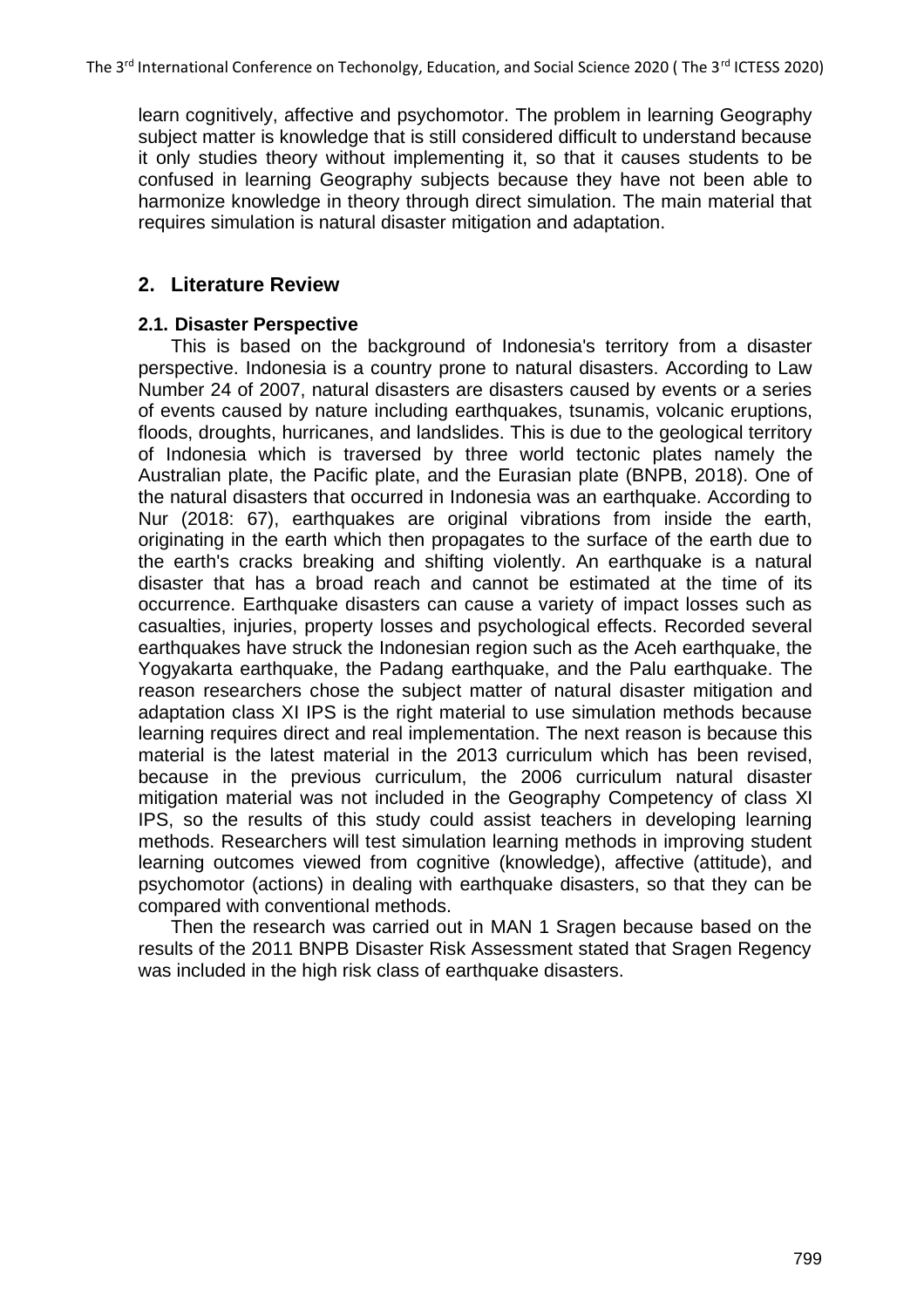# **3. Research Methods**

The research location is in MA Negeri 1 Sragen, this study population is all class XI IPS. This study uses a purposive sampling technique that is sampling by taking subjects not based on strata, random or region but based on the existence of certain objectives (Arikunto, 2006: 139). Samples taken were 73 students from class XI IPS 3 as an experimental class and class XI IPS 4 as a control class. For more details, the status of the sample to be examined can be seen in the following table 1 :

| No. | Class    | Number of<br>Sample | <b>Sample Status</b> |
|-----|----------|---------------------|----------------------|
|     | XI IPS 3 | 37                  | Experiment           |
|     | XI IPS 4 | 34                  | Control              |

| Table 1. Sample Details |
|-------------------------|
|-------------------------|

# **4. Result and Discussion**

#### **4.1. Implementation of Learning Methods for Earthquake Disaster Mitigation Simulation**

Earthquake simulation learning methods are implemented into the subject matter of natural disaster mitigation and adaptation. Based on the calculation of the observation sheet, the percentage of descriptive results obtained was 95.49%, which included very high criteria. The activity of learning methods for earthquake disaster mitigation simulation is carried out on Monday and Wednesday according to the hours of Geography subject class XI IPS 3.

The implementation of the simulation learning method is measured using an observation sheet instrument and observed by the observer. Observation sheet calculations using descriptive percentages with a score of 95.49% so that it includes very high criteria. so that in the observation sheet because the implementation of the earthquake disaster mitigation simulation learning method has been carried out systematically, most of the answers obtained "Yes" with a score of 1 for each statement from the observer observing the course of simulation activities carried out by researchers.

### **4.2. Student Learning Outcomes**

Student learning outcomes in the experimental class were calculated using descriptive percentages. The calculated learning outcomes consist of cognitive (knowledge), affective (attitude), and psychomotor (action) aspects. The following are the figure of results of the calculation of experimental class learning outcomes: 100,00%



Fig.1 Student Learning Outcomes of Experimental Classes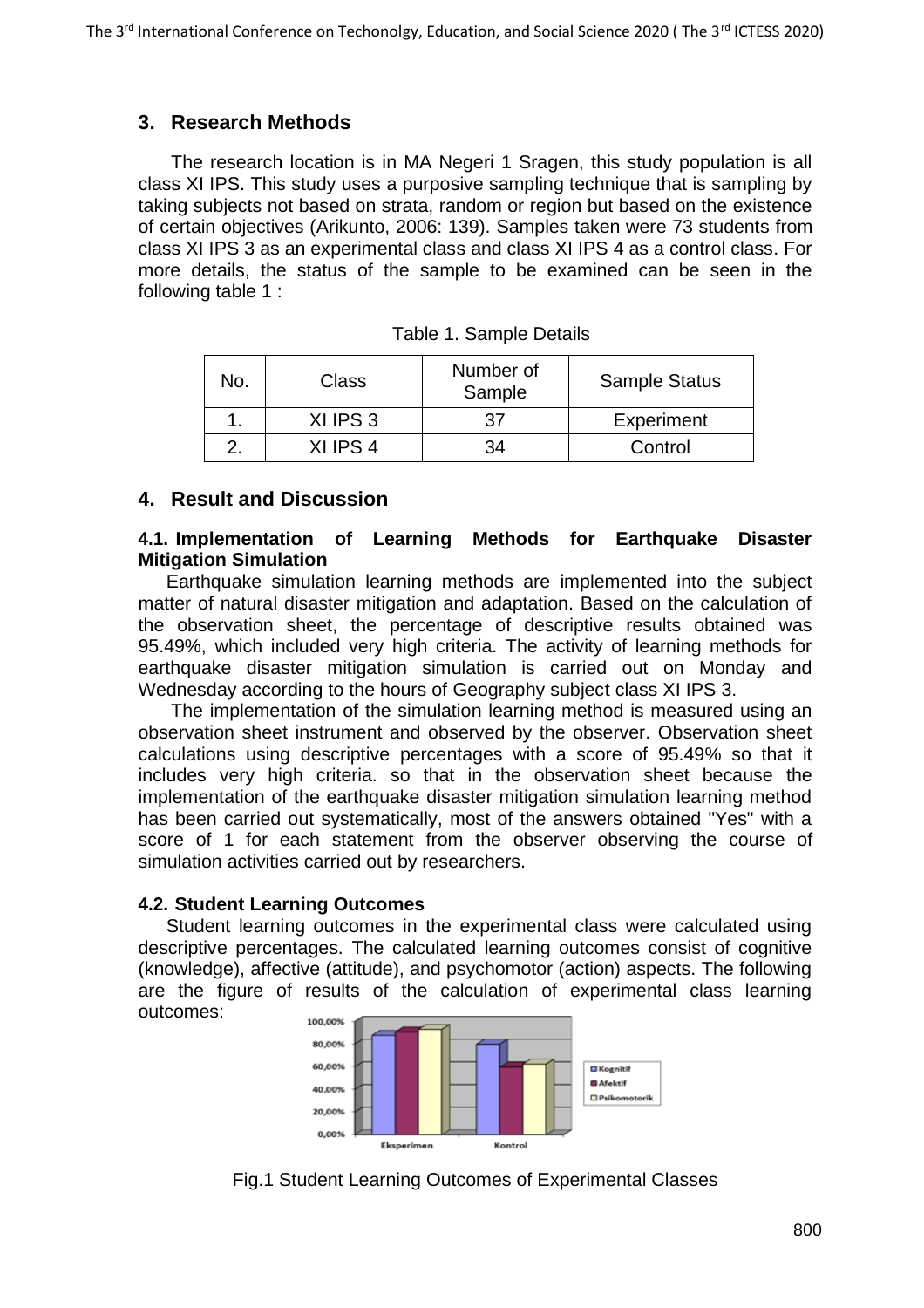Based on the data above, it can be explained that the experimental class obtained cognitive learning outcomes score of 87.77% including very high criteria, affective aspects of 90.74% including very high criteria, and cognitive aspects of 90.74% including very high criteria. While the control class gained cognitive aspects of learning outcomes of 79.94% including high criteria, affective aspects of 59.76% including medium criteria, and psychomotor aspects of 62.43% including medium criteria. The research data above from the three aspects of student learning outcomes obtained that the comparison of experimental class learning outcomes is higher than the control class. Comparison of affective and psychomotor learning outcomes reaches 30%.

#### **4.3. Implementation Of Learning Methods For Earthquake Disaster Mitigation Simulation**

The implementation of learning methods for earthquake disaster mitigation simulation has been carried out in five meetings in the experimental class. Based on the results of the research that has been carried out, it is obtained that the results of the descriptive calculation of the percentage of simulation learning methods using the observation sheet instrument obtained 95.49% which is included in the very high criteria. This is caused by various factors from simulation learning methods, researchers, and infrastructure.

The earthquake simulation mitigation learning method is the main factor that determines the acquisition of a descriptive percentage of percentage included in the very high criteria. The observation sheet instrument made by the researcher consisted of questions about the course of implementing the earthquake mitigation simulation learning method that was carried out. Researchers have made observation sheets in accordance with procedures and systematically sourced from the disaster preparedness training manual from the National Disaster Management Agency (BNPB).

Very high percentage descriptive results were also influenced by students in the experimental class. The influence of students in the experimental class is because all students follow the implementation of simulation learning methods from the first meeting to the fifth. So that all students already know about the procedures that must be carried out in learning activities with simulation methods. Students who did not answer "Yes" were caused by illness, did not pay enough attention to instructions from researchers, and did not understand the learning methods of earthquake disaster mitigation simulation.

The infrastructure used in conducting research affects the results of descriptive percentages of the implementation of earthquake mitigation simulation learning methods. Infrastructure facilities such as those that must be carried by each group are different, so that it affects students' understanding in answering statements in the observation sheet. The statement of students who did not understand the infrastructure caused the percentage of descriptive results to be 95.49%.

The earthquake simulation learning method is divided into 3 stages: pre, during and after disaster. The implementation of the simulation learning method is carried out using the role playing method in which all students play roles by dividing into 5 groups. Each group numbered 6-7 students with their respective roles. The function of the researcher dividing 37 students into 5 groups is to facilitate coordination in earthquake disaster simulation activities.

The simulation learning method used is in accordance with the procedure and systematic so that students will not be confused in applying it. Researchers used the theme of disaster, namely earthquake according to the subject matter taught. The implementation of simulation learning methods is taught systematically and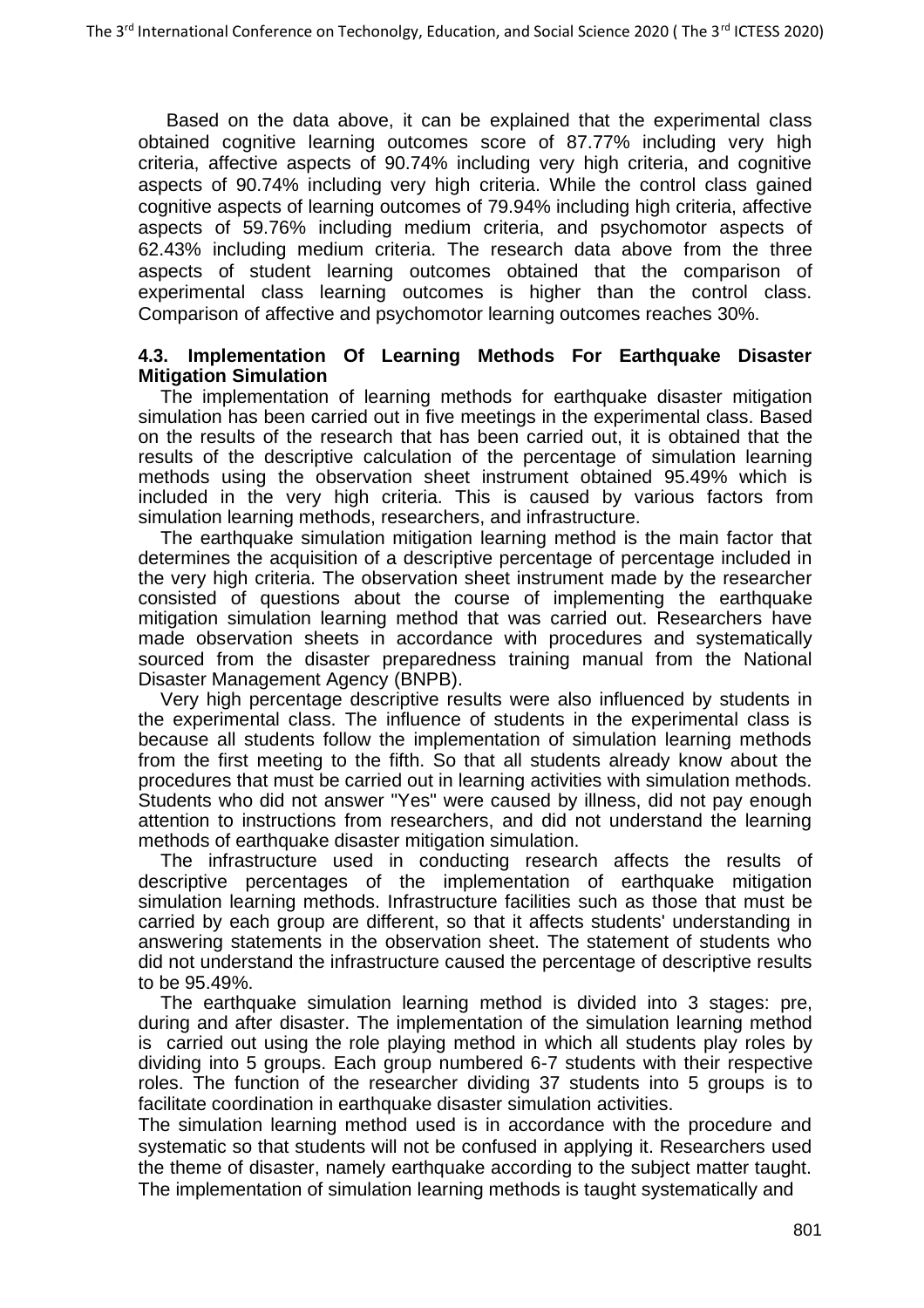gradually so that students can understand deeply about how to deal with earthquake disasters, especially in schools. The implementation of the simulation learning method involves researchers, Geography subject teachers, UKS management teachers, PMR organizations, office boys, and security guards. The simulation learning method cannot be carried out by the researchers themselves because it requires infrastructure, activity permits, and security during the earthquake disaster mitigation simulation activity.

### **4.4. Discussion of Student Learning Outcomes**

Student learning outcomes carried out in the experimental class and control class. Experimental class XI IPS 3 using simulation learning methods and control class XI IPS 4 using lecture learning methods vary from Geography teaching teachers in schools. Based on the learning outcomes of the control class from the cognitive aspect, it obtained a score of 79.94% which included high criteria, affective aspects with a score of 59.76% which included moderate criteria, and psychomotor aspects with a score of 62.43% which included moderate criteria. Then for the learning outcomes of the experimental class students from cognitive aspects it has a score of 87.77% with very high criteria, affective aspects with a score of 90.74% with very high criteria, and psychomotor aspects with a score of 93.00% with very high criteria.

Based on descriptive percentage of student learning outcomes from both classes, it can be analyzed that the experimental class has a higher learning outcome score than the control class. The experimental class with 37 students had a score that included very high criteria compared to the control class which was in the high and medium criteria. Learning outcomes that have the least percentage difference is from the cognitive aspect (knowledge) that has a difference of 7.83%. Then for the affective aspect (attitude) has a difference of 30.98%, and the psychomotor aspect (action) has a difference of 30.57%.

Learning outcomes with cognitive aspects are measured using a test instrument consisting of 30 multiple choice questions. Analysis of the learning outcomes between the experimental class and the control class has clear differences when students answer the question of mitigation during the disaster and post-disaster stages. The experimental class answered the correct questions more than the control class, such as the example questions as in number 17 namely the question of the basic colors used to make the evacuation route board. The experimental class has implemented a pre-disaster natural disaster mitigation simulation by making an evacuation route board so that all students know the answers to the item. Then 19 examples of test questions are asking about disaster mitigation measures while on the 2nd floor. The experimental class has been taught how to apply earthquake disaster simulations if they are on the 2nd floor.

The affective learning outcomes (attitudes) of the experimental class are higher than those of the control class. The criteria for affective learning outcomes in the experimental class are very high, while the control class is in the moderate criteria. Differences in descriptive scores on the percentage of affective learning outcomes that reached 30.98%. Factors that influence differences in learning outcomes are in the implementation of learning methods used by researchers. The experimental class has higher learning outcomes because it implements simulations that can shape and improve attitudes in earthquake disaster mitigation. Attitude learning outcomes are measured using a questionnaire instrument, in the questionnaire there are criteria and scores, namely (1) Not skilled, (2) Less skilled, (3) Pretty skilled, (4) Skilled, (5) Very skilled. The total score of the experimental class was 5986 out of 37 students, while the control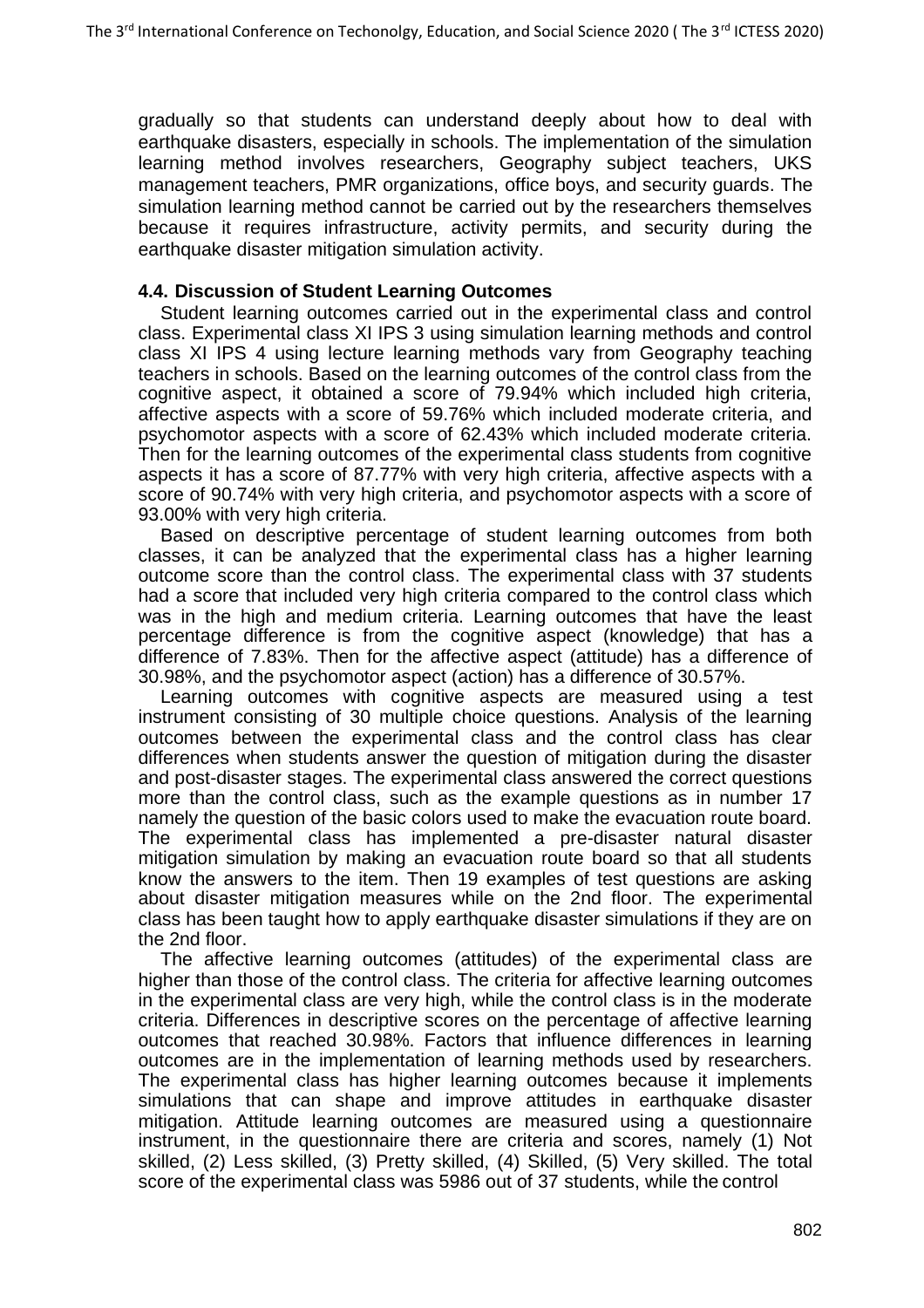class had a score of 3981 out of 34 students. Affective learning outcomes (attitudes) of the experimental class that are superior to the control class are supported by teaching and learning activities carried out by the researchers. Supporting factors such as knowing and participating in making the required documents in earthquake disaster mitigation simulations, carrying out action plan activities to be carried out in schools, and complying with procedural rules during the simulation activities. So that most students in the experimental class answered the questionnaire with answers (5) Very skilled, while students in the control class mostly answered by choosing (3) Quite skilled because students were not taught simulations or practice directly about attitudes that must be implemented in earthquake disaster mitigation earth.

Psychomotor learning outcomes (actions) are measured using a questionnaire instrument. The score criteria used are the same as attitude measurement. The psychomotor learning outcomes questionnaire (action) has 4 indicators. The experimental class had a total score of 4607 out of 37 students, while the control class had a total score of 3132 from 34 students. Psychomotor learning outcomes (actions) between the experimental class and the control class have a percentage difference that is almost the same as the affective learning outcomes (attitude). The difference in learning outcomes in the two classes is because students in the experimental class as a whole have been taught about mitigation measures in tackling the risk of earthquake disasters in schools starting from the pre, during and post disaster stages. Students in the experimental class have participated in the series of activities during 3 core meetings so that they understand and know how to practice them according to the theory they have learned.

Based on these results it is analyzed that the subject matter of natural disaster mitigation and adaptation in class is influenced by the learning methods used. Cognitive learning outcomes (knowledge) tend to be the smallest relative difference because using theories and instruments used are tests. Students' knowledge in both classes about the subject matter of earthquake disaster mitigation tends to be the same. Then the difference is learning outcomes in terms of affective (attitude) and psychomotor (action) aspects where the control class has a higher percentage descriptive score than the experimental class. The control class has superior learning outcomes (attitudes) and psychomotor (actions) because students can directly practice or simulate knowledge gained from theories about earthquake disaster mitigation, especially in schools. While the control class is taught about cognitive aspects (knowledge) so that most students only have the ability to memorize without doing simulation directly in the field.

### **4.5. Strengths and Weaknesses of Simulation Learning Method**

Simulation learning method has advantages compared to conventional learning methods applied by the teaching teacher in the control class. The advantages of simulation learning methods in the subject matter of natural disaster mitigation and adaptation are students directly practicing or direct simulation with existing theories. Then students are also more active in Geography learning activities, next is students can remember the subject matter as well as practice it directly.